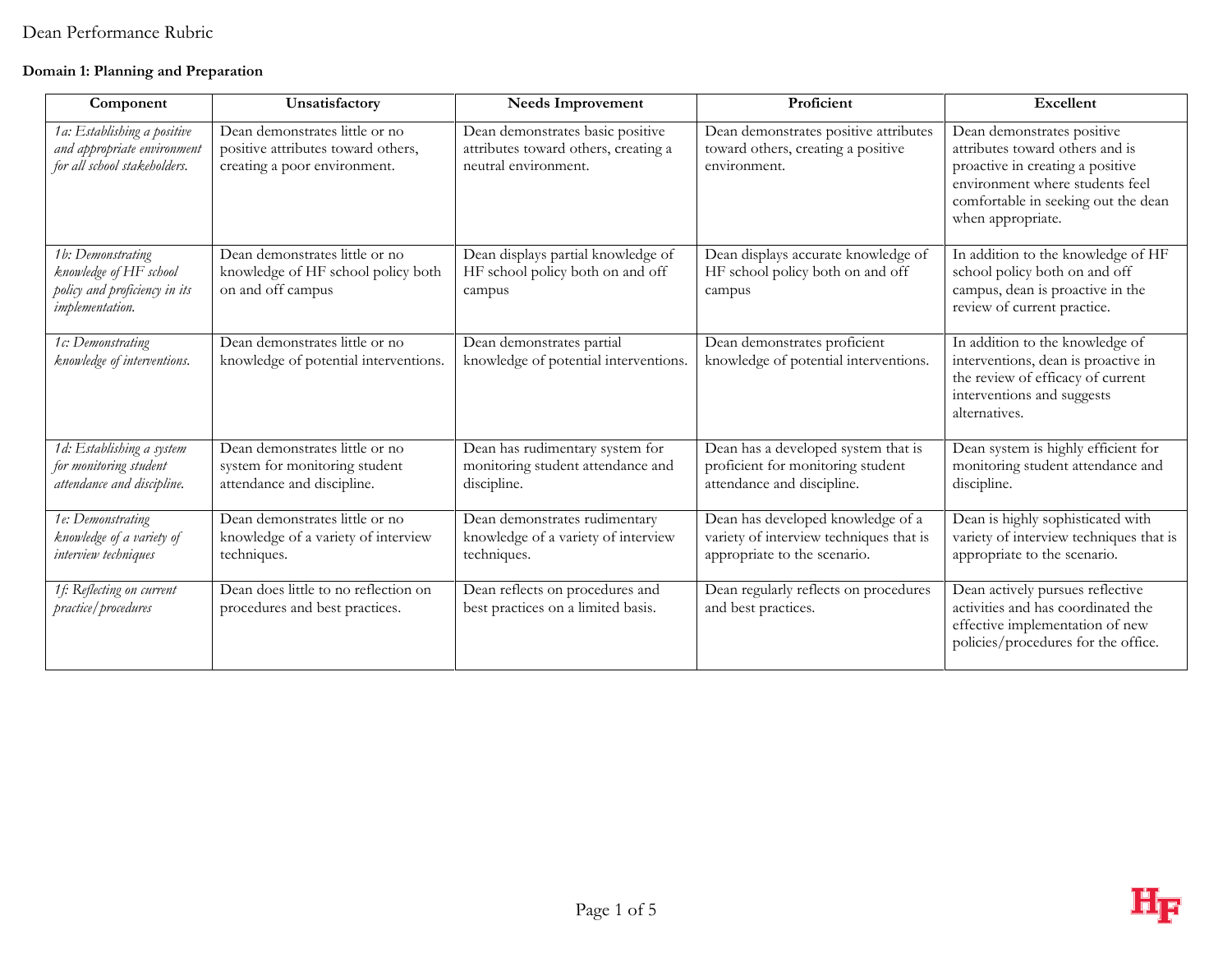#### **Domain 2: The Environment**

| Component                                                                                                                    | Unsatisfactory                                                                                                                                                                   | <b>Needs Improvement</b>                                                                                                                                                                                       | Proficient                                                                                                                                                    | Excellent                                                                                                                                                                                                                                        |
|------------------------------------------------------------------------------------------------------------------------------|----------------------------------------------------------------------------------------------------------------------------------------------------------------------------------|----------------------------------------------------------------------------------------------------------------------------------------------------------------------------------------------------------------|---------------------------------------------------------------------------------------------------------------------------------------------------------------|--------------------------------------------------------------------------------------------------------------------------------------------------------------------------------------------------------------------------------------------------|
| 2a: Creating an environment<br>of respect and rapport                                                                        | Dean's interactions with all<br>stakeholders are negative or<br>inappropriate and the dean does not<br>promote positive interaction                                              | Dean's interactions with all<br>stakeholders are a mix of positive<br>and negative; the dean's efforts at<br>encouraging positive interactions<br>among all stakeholders are partially<br>successful           | Dean's interactions with all<br>stakeholders are positive and<br>respectful and the dean actively<br>promotes positive interactions among<br>all stakeholders | There are clear and open lines of<br>communication between the dean<br>and stakeholders demonstrating a<br>high degree of comfort and trust in<br>the relationship. Dean guides all<br>stakeholders in how to engage in<br>positive interactions |
| 2b: Establishing a culture<br>for productive communication                                                                   | Dean fails to establish a culture for<br>productive communication between<br>stakeholders                                                                                        | Dean establishes a partial culture of<br>productive communication among<br>all stakeholders                                                                                                                    | Dean establishes a productive and<br>respectful climate among stakeholders                                                                                    | Dean establishes a productive and<br>respectful climate between<br>stakeholders and guides an attempt<br>to remedy any negative interactions<br>in a timely fashion                                                                              |
| 2c: Managing routines and<br>procedures                                                                                      | Dean's duties and responsibilities are<br>lacking in effectiveness and<br>consistency                                                                                            | Dean is partially successful and<br>consistent in executing duties and<br>expectations                                                                                                                         | Dean performs duties and<br>responsibilities in a clear, consistent<br>and effective manner                                                                   | Dean's routines for duties and<br>responsibilities extend above and<br>beyond the job description and are<br>carried by the stakeholders                                                                                                         |
| 2d: Establishing standards<br>of conduct and contributing<br>to the culture for student<br>behavior throughout the<br>school | Dean is inconsistent in establishing<br>and maintaining the standards stated<br>in the student handbook which in<br>turn fails to maintain a safe and<br>positive school climate | Dean shows some consistency in<br>establishing and maintaining the<br>standards stated in the student<br>handbook which partially<br>contributes, with limited success, to<br>safe and positive school climate | Dean has established consistency in<br>maintaining the standards stated in<br>the student handbook which<br>promotes a safe and positive school<br>climate    | Dean has clearly established<br>consistency and effectiveness in<br>maintaining the standards stated in<br>the student handbook which<br>promotes an exemplary school<br>climate                                                                 |
| 2e: Organizing physical<br>space                                                                                             | The physical environment is in<br>disarray or is inappropriate to<br>conduct dean's duties and<br>responsibilities                                                               | Dean's attempts to create an inviting<br>and well-organized environment are<br>partially successful                                                                                                            | Dean's office is inviting and<br>conducive to carrying out dean's<br>duties and responsibilities                                                              | Dean's office is extremely well kept<br>and organized which promotes an<br>environment where all stakeholders<br>are comfortable and welcome                                                                                                     |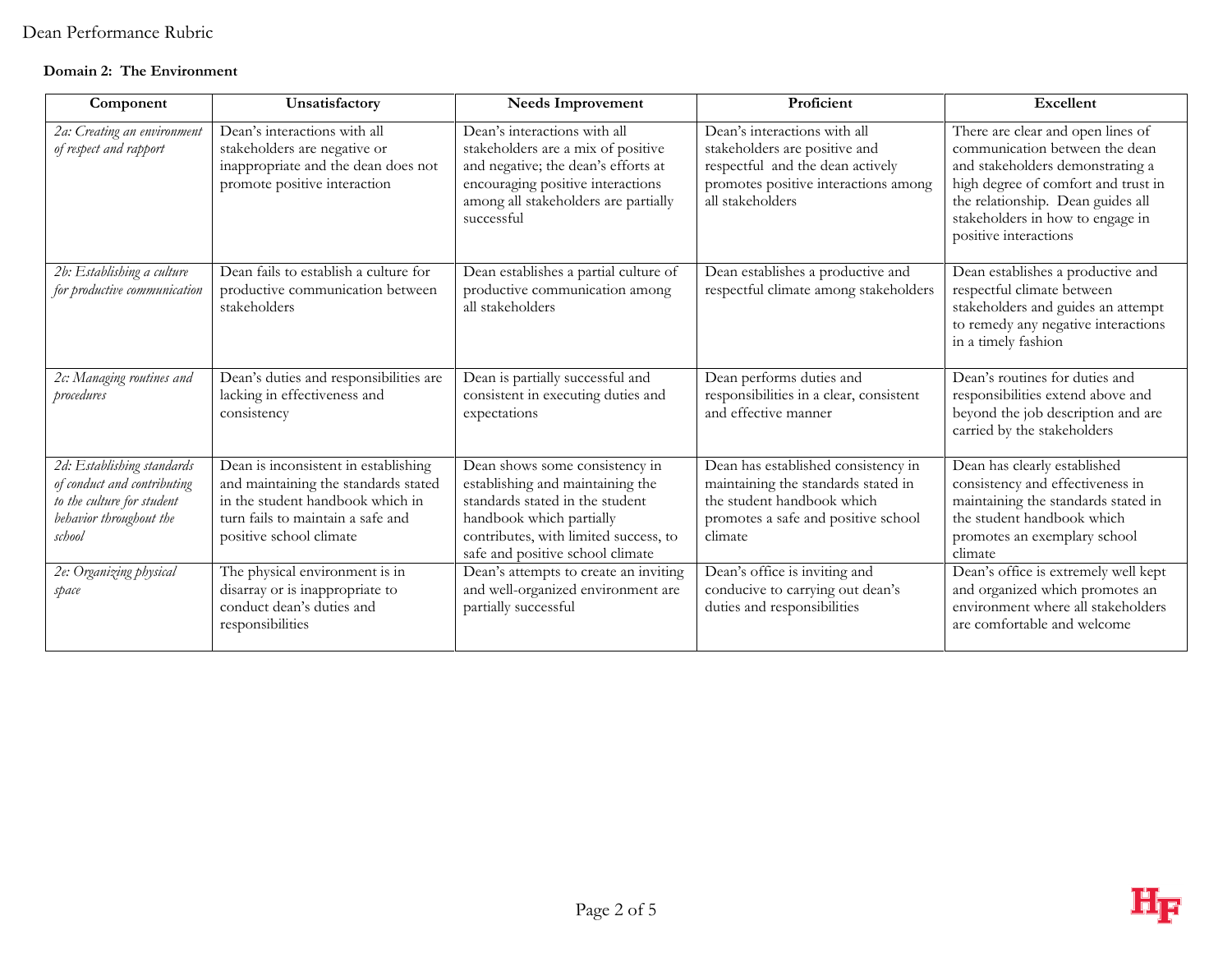#### **Domain 3: Delivery of Services**

| Component                                                                                                | Unsatisfactory                                                                                                                                                                                            | <b>Needs Improvement</b>                                                                                                                                                                                   | Proficient                                                                                                                                                                                   | <b>Excellent</b>                                                                                                                                                                                           |
|----------------------------------------------------------------------------------------------------------|-----------------------------------------------------------------------------------------------------------------------------------------------------------------------------------------------------------|------------------------------------------------------------------------------------------------------------------------------------------------------------------------------------------------------------|----------------------------------------------------------------------------------------------------------------------------------------------------------------------------------------------|------------------------------------------------------------------------------------------------------------------------------------------------------------------------------------------------------------|
| 3a: Assessing Student<br>Needs                                                                           | Dean does not assess student needs,<br>or the assessments result in<br>inaccurate conclusions.                                                                                                            | Dean's assessments of student needs<br>are satisfactory.                                                                                                                                                   | Dean assesses student needs and<br>understands the range of student<br>needs in the school.                                                                                                  | Dean takes the time to individually<br>assess student needs and contributes<br>to program planning.                                                                                                        |
| 3b: Assisting students in the<br>area of discipline,<br>communication and conflict-<br>resolution skills | Dean delivers only punitive<br>consequences and fails to try to<br>correct behavior                                                                                                                       | Dean attempts to communicate<br>effective behavior to students and is<br>partially successful.                                                                                                             | Dean helps students understand how<br>to achieve effective behavior.                                                                                                                         | Dean helps students understand how<br>to achieve effective behavior, as well<br>as the effects of their behavior on<br>others.                                                                             |
| 3c: Using counseling<br>techniques in individual and<br>social service programs.                         | Dean has few counseling techniques<br>to help students acquire skills in<br>decision making and problem solving<br>for both interactions with other<br>students and future planning.                      | Dean displays a narrow range of<br>counseling techniques to help<br>students acquire skills in decision<br>making and problem solving for<br>both interactions with other students<br>and future planning. | Dean uses a range of counseling<br>techniques to help students acquire<br>skills in decision making and problem<br>solving for both interactions with<br>other students and future planning. | Dean uses an extensive range of<br>counseling techniques to help<br>students acquire skills in decision<br>making and problem solving for<br>both interactions with other students<br>and future planning. |
| 3d: Collaborating resources<br>to meet needs                                                             | Dean does not make connections<br>with other programs (e.g., Alternative<br>to Suspension, Healthy Pathways)<br>and departments (e.g., Guidance,<br>Special Education) in order to meet<br>student needs. | Dean's efforts to collaborate with<br>other programs in the school are<br>partially successful.                                                                                                            | Dean collaborates with other<br>programs within the school or district<br>to meet student needs.                                                                                             | Dean collaborates with other<br>programs and agencies both within<br>and beyond the school or district to<br>meet individual student needs.                                                                |
| 3e: Demonstrating flexibility<br>and responsiveness                                                      | Dean adheres to discipline methods<br>despite evidence of its inadequacy.                                                                                                                                 | Dean makes modest changes in the<br>discipline method when confronted<br>with evidence of the need for<br>change.                                                                                          | Dean makes revisions to the<br>discipline methods when needed.                                                                                                                               | Dean is continually seeking ways to<br>improve the dean's office and make<br>changes as needed in response to<br>student, parent, teachers, or<br>administrative input.                                    |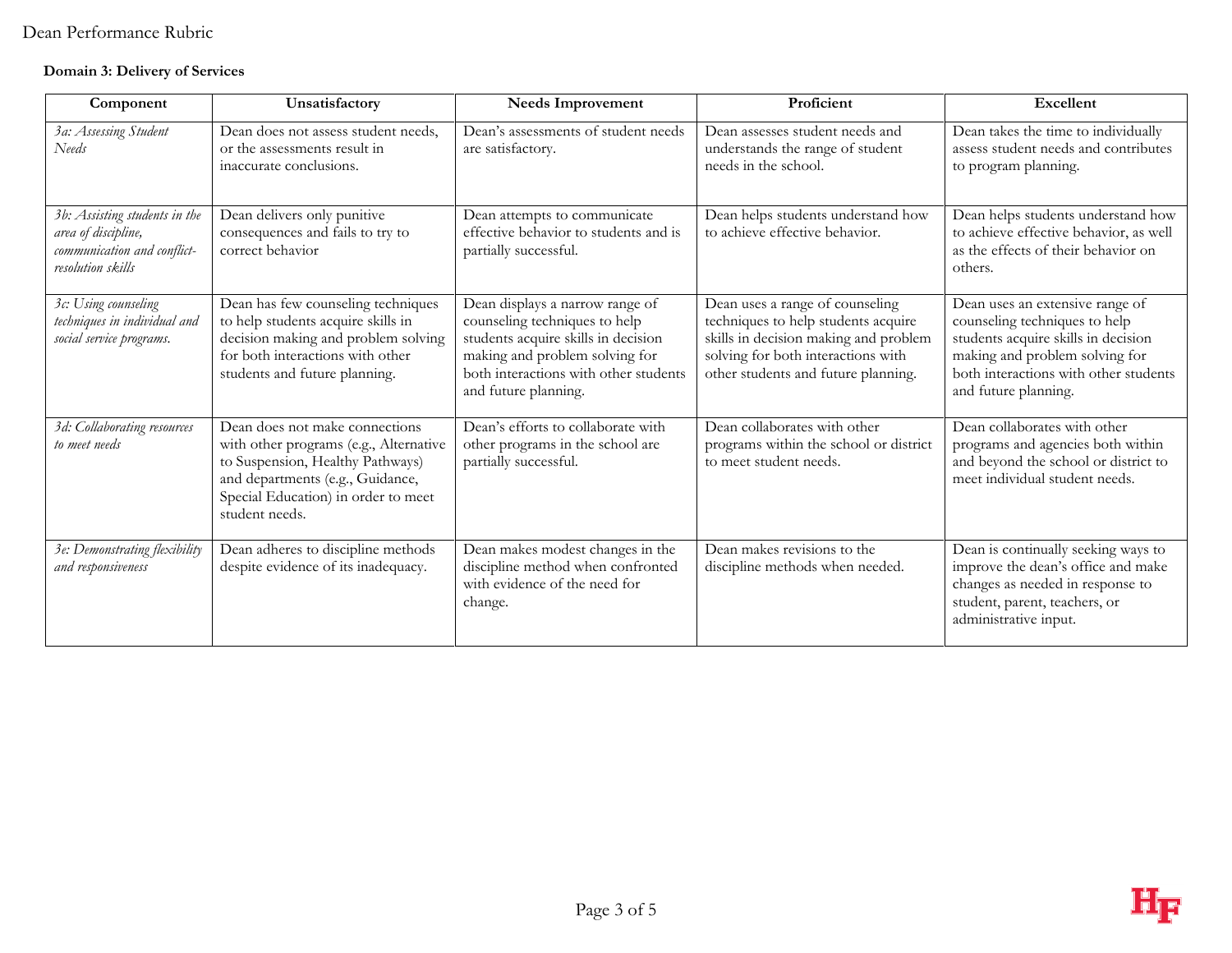#### **Domain 4: Professional Responsibilities**

| Component                                         | Unsatisfactory                                                                                                                                                                                                                           | Needs Improvement                                                                                                                                                                                                                                 | Proficient                                                                                                                                                                                                                        | Excellent                                                                                                                                                                                                                                   |
|---------------------------------------------------|------------------------------------------------------------------------------------------------------------------------------------------------------------------------------------------------------------------------------------------|---------------------------------------------------------------------------------------------------------------------------------------------------------------------------------------------------------------------------------------------------|-----------------------------------------------------------------------------------------------------------------------------------------------------------------------------------------------------------------------------------|---------------------------------------------------------------------------------------------------------------------------------------------------------------------------------------------------------------------------------------------|
| 4a: Reflecting on<br>practice                     | Dean does not reflect on practice.                                                                                                                                                                                                       | Dean's reflection on practice is<br>moderately accurate and objective.                                                                                                                                                                            | Dean's reflection provides an accurate<br>and objective description of practice.                                                                                                                                                  | Dean's reflection is highly accurate<br>and perceptive, citing specific<br>examples that were not fully<br>successful for at least some students.<br>Dean draws on an extensive<br>repertoire to suggest alternative<br>strategies.         |
| 4b: Record keeping and<br>procedures.             | Records are missing or inaccurate.<br>Procedures are not established.                                                                                                                                                                    | Records are generally accurate and<br>procedures are used on an<br>inconsistent basis.                                                                                                                                                            | Records are accurate and procedures<br>are used on a routine basis.                                                                                                                                                               | Dean's approach to record keeping is<br>highly systematic and serves as a<br>model for colleagues. Procedures are<br>routinized.                                                                                                            |
| 4c: Communicating with<br>families.               | Dean provides limited and/or<br>inaccurate information. Dean<br>alienates/antagonizes families during<br>difficult/stressful conversations<br>related to student discipline. Dean<br>does not return phone calls in a<br>timely fashion. | Dean provides limited though<br>accurate information to families.<br>Dean possesses moderate ability to<br>handle difficult/stressful<br>conversations related to student<br>discipline. Dean generally returns<br>phone calls in timely fashion. | Dean provides thorough and accurate<br>information to families. Dean is<br>skilled at handling difficult/stressful<br>conversations related to student<br>discipline.<br>Dean regularly returns phone calls in<br>timely fashion. | Dean is proactive in providing<br>information to families. Dean is<br>highly skilled at handling<br>difficult/stressful conversations<br>related to student disciple. Dean<br>always communicates with families in<br>timely fashion.       |
| 4d: Participating in a<br>professional community. | Dean's relationships with colleagues<br>are negative or self-serving, and dean<br>avoids being involved in school and<br>district events and projects.                                                                                   | Dean's relationships with colleagues<br>are cordial, and dean participates in<br>school and district events and<br>projects when specifically requested.                                                                                          | Dean participates actively in school<br>and district events and projects and<br>maintains positive and productive<br>relationships with colleagues.                                                                               | Dean makes a substantial<br>contribution to school and district<br>events and projects and assumes<br>leadership with colleagues.                                                                                                           |
| 4e: Growing<br>professionally                     | Dean does not participate in<br>professional development activities<br>even when such activities are clearly<br>needed for professional growth.                                                                                          | Dean's participation in professional<br>development activities is limited to<br>those that are required.                                                                                                                                          | Dean seeks out opportunities for<br>professional development based on<br>an individual assessment of need.                                                                                                                        | Dean actively pursues professional<br>development opportunities and<br>makes a substantial contribution to<br>the profession through such<br>activities as offering workshops to<br>colleagues.                                             |
| 4f: Showing professionalism                       | Dean displays dishonesty in<br>interactions with colleagues, students,<br>and the public; violates principles of<br>confidentiality.                                                                                                     | Dean is honest in interactions with<br>colleagues, students, and the public;<br>does not violate confidentiality.                                                                                                                                 | Dean displays high standards of<br>honesty, integrity, and confidentiality<br>in interactions with colleagues,<br>students, and the public; advocates<br>for students when needed.                                                | Dean can be counted on to hold the<br>highest standards of honesty,<br>integrity, and confidentiality and to<br>advocate for students. Takes a<br>leadership role with colleagues and<br>communicates well with all school<br>stakeholders. |